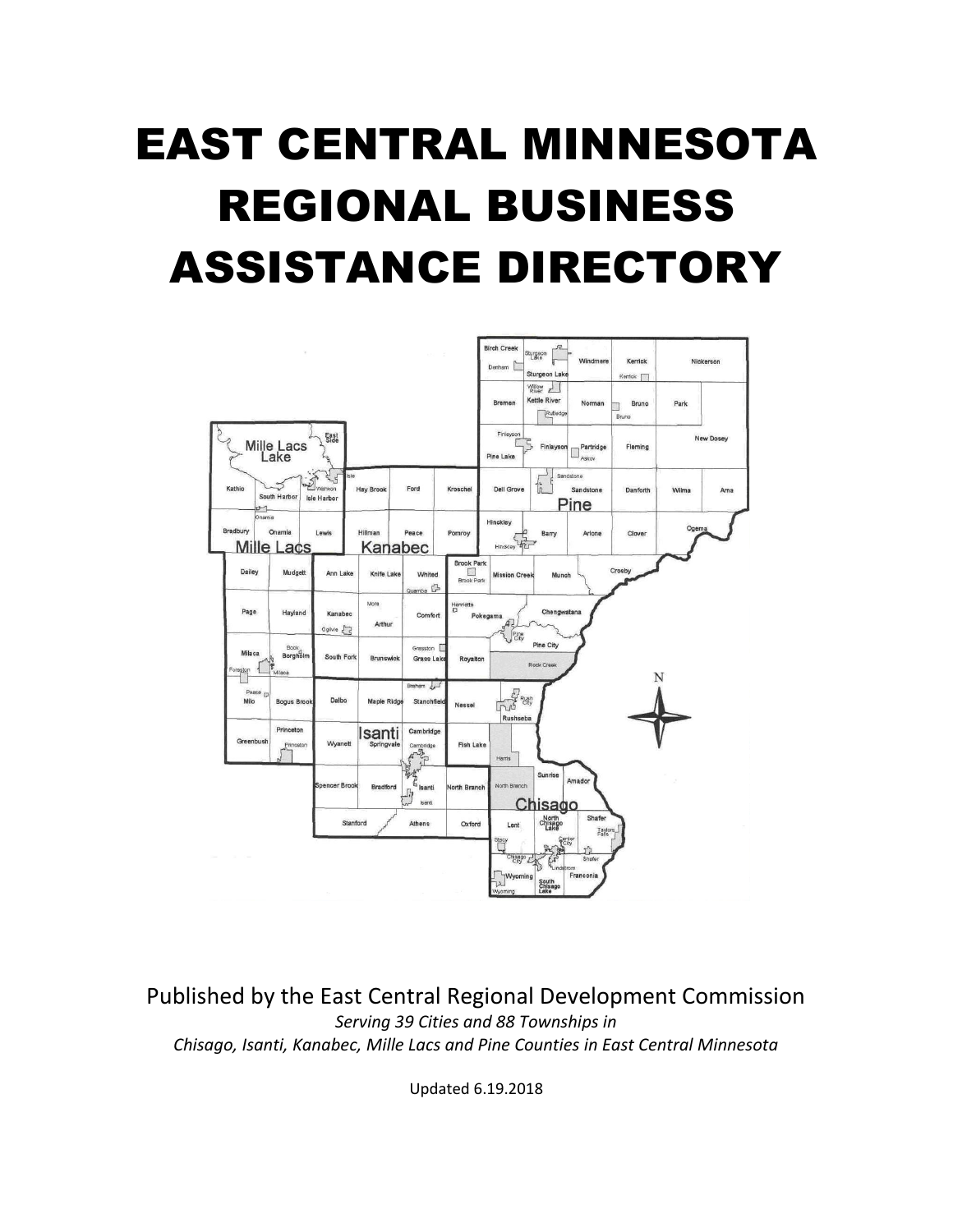# **About the East Central Regional Development Commission**

The ECRDC is a public agency whose board members are represented by officials appointed by county boards, townships, municipalities, school boards, and citizens at large.

The mission of the ECRDC is to provide services and resources which enhance the ability of the regions residents and units of government to effectively problem solve and establish a quality of life desired by the citizens of the region.





East Central Regional Development Commission 100 Park Street South Mora, MN 55051 (320) 679-4065 ecrdc@ecrdc.org www.ecrdc.org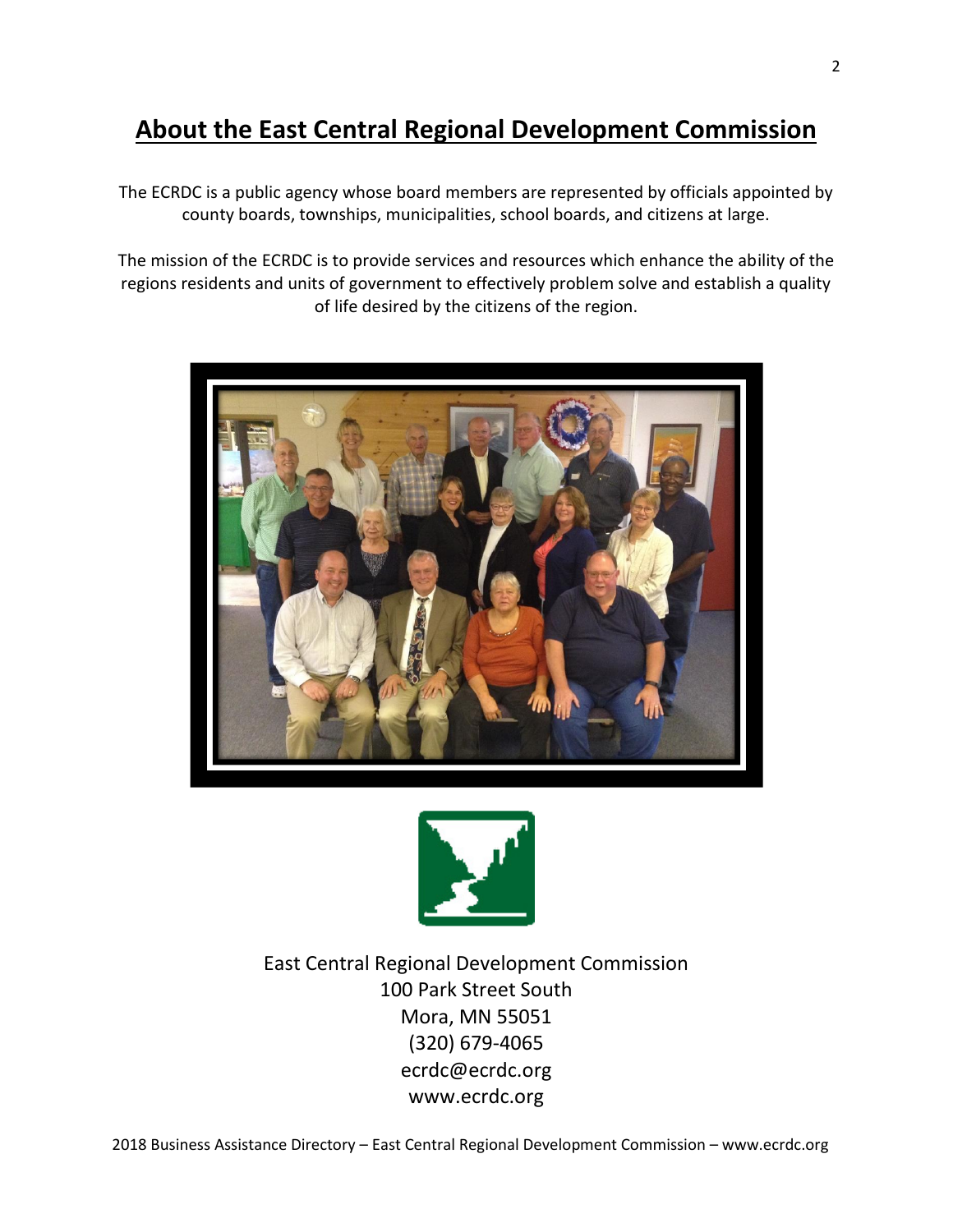### **Lenders**

**East Central Regional Development Commission** 100 Park Street South Mora, MN 55051 (320) 679-4065

#### [www.ecrdc.org](http://www.ecrdc.org/)

Jordan Zeller – Economic Development Director Serving: Chisago, Isanti, Kanabec, Mille Lacs & Pine Counties.

**Entrepreneur Fund** 202 W. Superior Street Suite 311 Duluth, MN 55802 218-623-5747 [www.entrepreneurfund.org](http://www.entrepreneurfund.org/) Stephen Peterson – Sr. Business Loan Officer Serving: Pine County

**Minnesota Department of Employment & Economic Development (DEED)** 332 Minnesota Street, Suite E200 Saint Paul, MN 55101 (651) 259-7114

#### [www.mn.gov/deed/](http://www.mn.gov/deed/)

Kylle Jordan – Serving Chisago & Isanti Counties. Brad Brzezinski – Serving Kanabec, Mille Lacs & Pine Counties.

#### **North Central Economic Development Association (NCEDA)**

200 1st Street NE, Suite 2 Staples, MN 56479 [218-894-3233](tel:2188943233)

#### [www.northcentraleda.org](http://www.northcentraleda.org/)

Sandy Voigt - Regional Business Specialist Serving: Chisago, Isanti, Kanabec, Mille Lacs & Pine Counties.

#### **Initiative Foundation**

405 1st St SE Little Falls, MN 56345 (320) 632-9255 [www.ifound.org](http://www.ifound.org/)

Dan Bullert – Business Finance Manager Serving: Chisago, Isanti, Kanabec, Mille Lacs & Pine Counties.

#### **Minnesota Business Finance Corporation**

616 Roosevelt Road, Suite 200 St Cloud, MN 56301 Phone: (320) 258-5000

#### [www.mbfc.org](http://www.mbfc.org/)

Nadene Kruize – Senior VP / Loan Officer Serving: Chisago, Isanti, Kanabec, Mille Lacs & Pine Counties.

#### **Great River Energy**

12300 Elm Creek Boulevard Maple Grove, MN 55369 (763) 445-5000

#### [www.econdev.greatriverenergy.com](http://www.econdev.greatriverenergy.com/)

Jeff Borling - Economic Development Lead Serving selected locations in: Chisago, Isanti, Kanabec, Mille Lacs & Pine Counties.

#### **East Central Energy**

412 Main Avenue North / P.O. Box 39 Braham, MN 55006 **(**800) 254-7944

#### [www.eastcentralenergy.com](http://www.eastcentralenergy.com/)

Mark Nelson - Manager, Government & Business Relations Serving selected locations in: Chisago, Isanti, Kanabec, Mille Lacs & Pine Counties.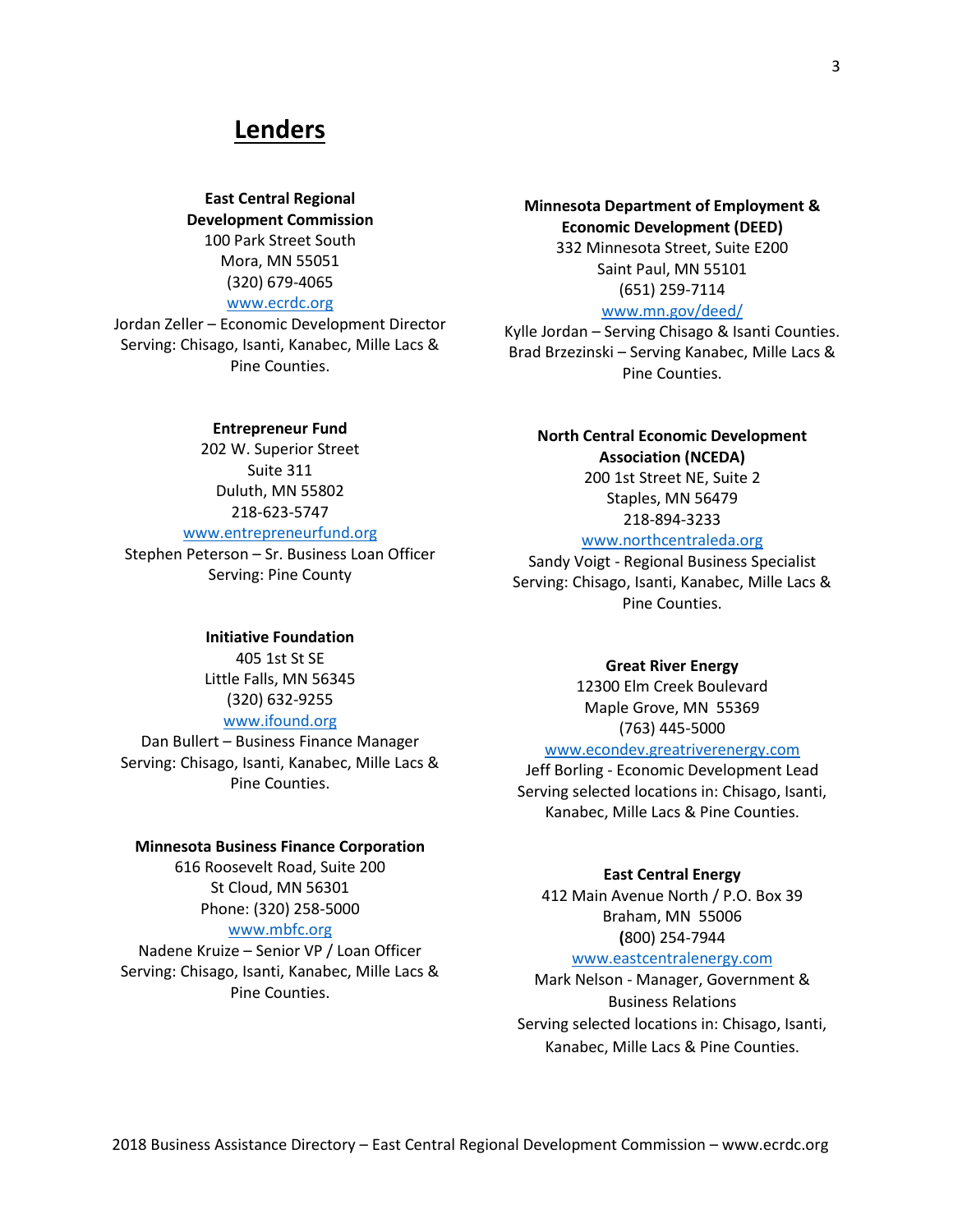#### 2018 Business Assistance Directory – East Central Regional Development Commission – www.ecrdc.org

#### **First Children's Finance**

111 N 3rd Ave #220 Minneapolis, MN 55401 [\(612\) 338-3023](javascript:void(0))

#### [www.firstchildrensfinance.org](http://www.firstchildrensfinance.org/)

Jim Dickinson – Loan Fund Director Providing financing to childcare businesses in Chisago, Isanti, Kanabec, Mille Lacs & Pine Counties.

#### **WomenVenture**

2021 East Hennepin Avenue, Suite 200, Minneapolis, MN 55413 (612) 224-9540

#### [www.womenventure.org](http://www.womenventure.org/)

Elaine Wyatt - Executive Director Serving: Chisago, Isanti, Kanabec, Mille Lacs & Pine Counties.

#### **US Export Import Bank**

330 2nd Ave. South, Suite 410 Minneapolis, MN 55401 (612) 348-1213 [www.exim.gov](http://www.exim.gov/)

Denis Griffin - Regional Director Serving: Chisago, Isanti, Kanabec, Mille Lacs & Pine Counties.

#### **SPEDCO**

3900 Northwoods Drive Suite 225 Arden Hills, MN 55112 (320) 290-9096

#### [www.spedco.com](http://www.spedco.com/)

Scott Hoeschen – Business Development Officer Serving: Chisago, Isanti, Kanabec, Mille Lacs & Pine Counties.

#### **Community Reinvestment Fund, USA**

801 Nicollet Mall, Suite 1700W Minneapolis, MN 55402 Jennifer Ericson - Regional Director of Business Development (612) 305-2058

#### [www.crfusa.com](http://www.crfusa.com/)

Serving: Chisago, Isanti, Kanabec, Mille Lacs & Pine Counties.

#### **U.S. Commercial Service**

330 Second Avenue South - Suite 410 Minneapolis, MN 55401 (612) 348-1638 [www.export.gov](http://www.export.gov/)

[David Edmiston](http://export.gov/minnesota/contactus/davidedmiston/index.asp) – Senior International Trade Specialist. Business Export Financing Serving: Chisago, Isanti, Kanabec, Mille Lacs & Pine Counties.

#### **USDA Rural Development**

110 Buchanan Street North Cambridge, MN 55008 (763) 689-3354 David Wittwer Serving: Chisago, Isanti, Kanabec, Mille Lacs & Pine Counties.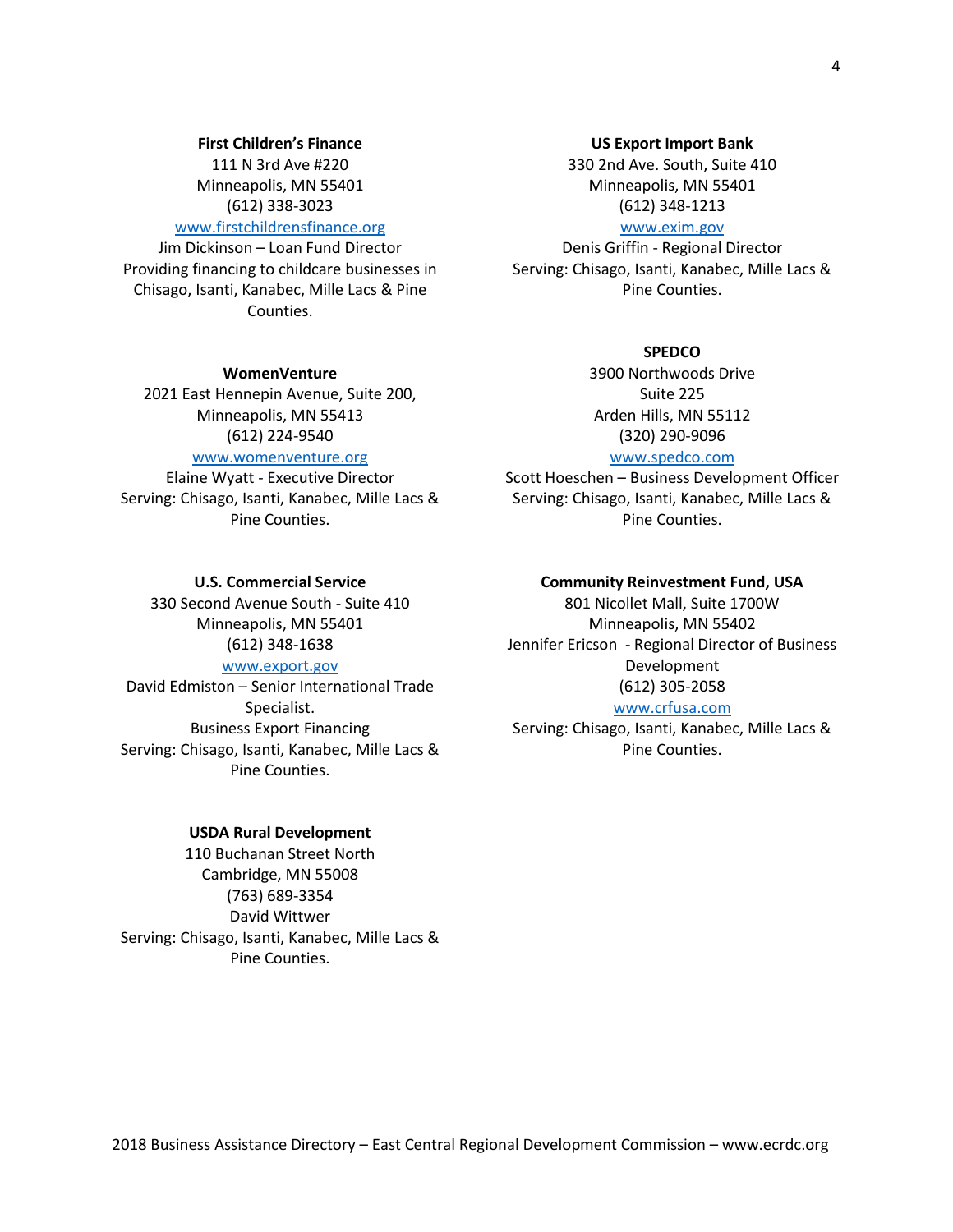# **CoWorking Spaces / Business Incubators**

**Kanabec County Launch Pad Telework Center** 16 North Lake Street Mora, MN 55051 **320-209-5031** http://www.kanabeccounty.org/departments/

mora\_telework\_center.php

#### **Pine Innovation Center**

585 Hillside Avenue Southwest Pine City, MN 55063 320-629-5140 http://www.pine.edu/departments/pineinnovation-center/ Light manufacturing and technology-based businesses incubator space.

### **Technical Assistance**

**Minnesota Small Business Development Center (SBDC)** <https://mn.gov/deed/business/help/sbdc/>

> Chisago County Nancy Hoffman (651) 674-5664

Isanti, Mille Lacs & Pine Counties Tom Willett (763) 691-8585

> Kanabec County Heidi Steinmetz (320) 209-5031

Assistance with business plans, securing financing, financial statements, marketing and more.

#### **Legal Corps**

1000 LaSalle Ave. SCH 317 Minneapolis, MN 55403 612-206-0780 [www.legalcorps.org](http://www.legalcorps.org/)

Sally Nankivell – Executive Director Free or reduced cost one-on-one legal services for entrepreneurs and businesses. Serving: Chisago, Isanti, Kanabec, Mille Lacs & Pine Counties.

### **Agriculture Utilization Research Institute (AURI)**

1501 State Street Marshall, MN 56258 (507) 537-7440

#### [www.auri.org](http://www.auri.org/)

Nan Larson - Director of Innovative Networks Helping develop new uses for agricultural and food products through science and technology. Serving: Chisago, Isanti, Kanabec, Mille Lacs & Pine Counties.

#### **Entrepreneur Fund**

202 W. Superior Street Suite 311 Duluth, MN 55802 218-623-5747

#### [www.entrepreneurfund.org](http://www.entrepreneurfund.org/)

Candi Broeffle – Business Advisor Serving: Pine County Offering business advising, classes and other technical support. Serving: Pine County.

#### **Pine Technical & Community College**

900 4th St SE Pine City, MN 55063 [\(320\) 629-5100](javascript:void(0))

### [www.pine.edu](http://www.pine.edu/)

Jason Spaeth – Dean of Continuing Education & Customized Training Customized training, continuing education and business incubator facilities. Serving: Chisago, Isanti, Kanabec, Mille Lacs & Pine Counties.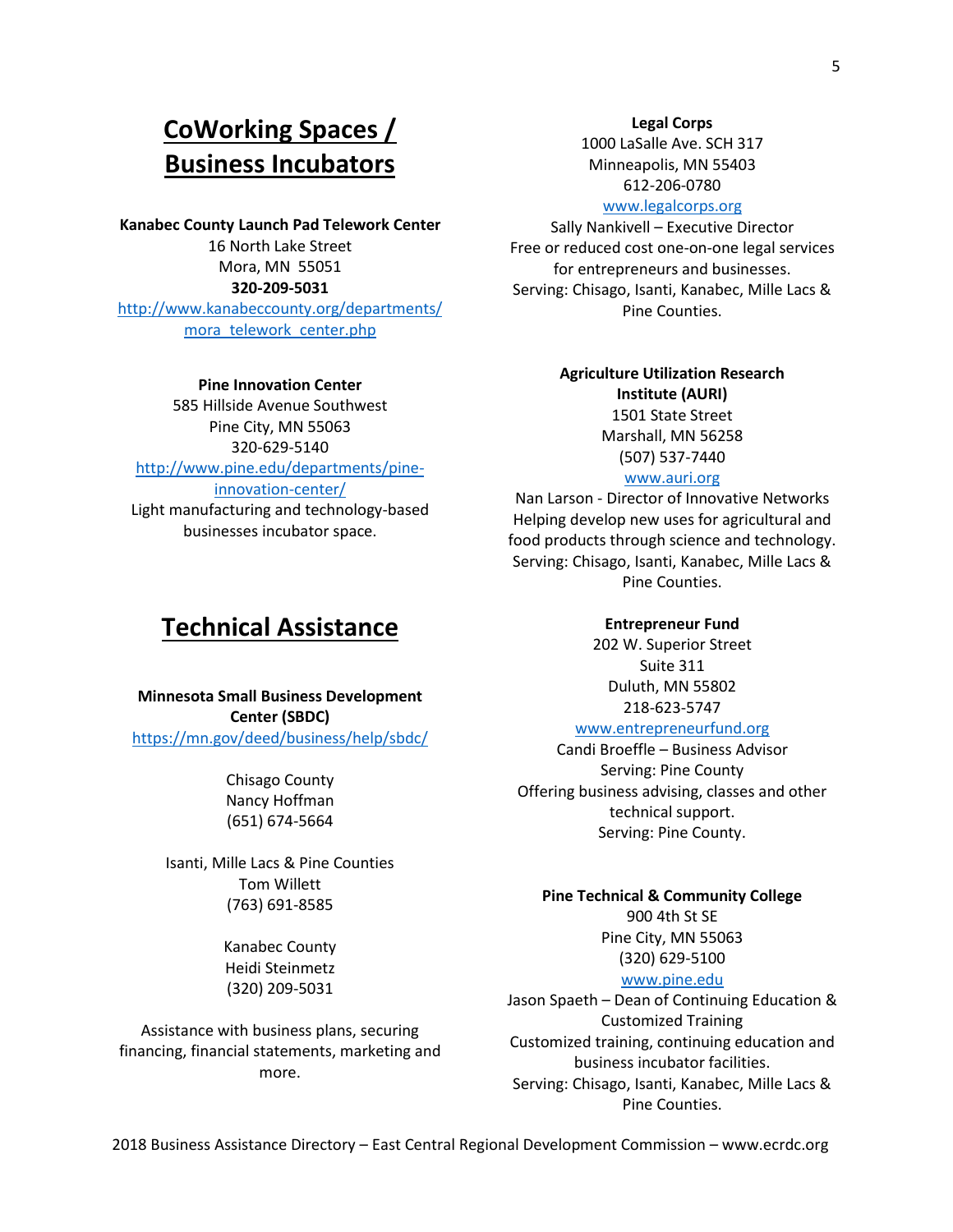#### **Anoka Ramsey Community College**

#### **Cambridge Campus**

300 Spirit River Drive South Cambridge, MN 55008 [\(763\) 433-1100](javascript:void(0))

#### [www.anokaramsey.edu](http://www.anokaramsey.edu/)

Customized training & continuing education. Serving: Chisago, Isanti, Kanabec, Mille Lacs & Pine Counties.

#### **WomenVenture**

2021 East Hennepin Avenue, Suite 200, Minneapolis, MN 55413 (612) 224-9540

#### [www.womenventure.org](http://www.womenventure.org/)

Elaine Wyatt - Executive Director Training, classes and loans for female entrepreneurs. Serving: Chisago, Isanti, Kanabec, Mille Lacs & Pine Counties.

#### **Explore MN Tourism**

121 7th Place E, Suite 100 St. Paul, MN 55101 [651-296-5029](tel:1-651-296-5029) [www.exploreminnesota.com](http://www.exploreminnesota.com/) Nicole Lalum – Serving Kanabec & Mille Lacs

Counties. Tim Campbell – Serving Pine County. Lori Grosslein-Peterson – Serving Chisago & Isanti Counties. Marketing and advertising assistance to businesses.

#### **Minnesota Trade Office**

332 Minnesota Street – Suite E200 Saint Paul, MN 55101 (651) 259-7498

#### <https://mn.gov/deed/business/exporting/>

[Gabrielle Gerbaud](mailto:gabrielle.gerbaud@state.mn.us) – Executive Director Assistance for businesses looking to export or do business in other countries. Serving: Chisago, Isanti, Kanabec, Mille Lacs & Pine Counties.

#### **Central Minnesota Jobs and Training Services,**

**Inc. (CMJTS)**

#### [www.cmjts.org](http://www.cmjts.org/)

903 Forest Ave E Mora, MN, 55051 (320) 679-6488 Connect with qualified workers, employee training and business resources. Partners in the Minnesota WorkForce Center System. 140 Buchanan Street S. Suite 152 Cambridge, MN 55008 (763) 279-4492 Serving: Chisago, Isanti, Kanabec, Mille Lacs & Pine Counties.

#### **Minnesota Department of Employment & Economic Development (DEED)**

332 Minnesota Street, Suite E200 Saint Paul, MN 55101 (651) 259-7114

#### [www.mn.gov/deed/](http://www.mn.gov/deed/)

Kylle Jordan – Serving Chisago & Isanti Counties. Brad Brzezinski – Serving Kanabec, Mille Lacs & Pine Counties. Assistance with finance, exporting and other topics.

#### **U.S. Commercial Service**

330 Second Avenue South - Suite 410 Minneapolis, MN 55401 (612) 348-1638

#### [www.export.gov](http://www.export.gov/)

[David Edmiston](http://export.gov/minnesota/contactus/davidedmiston/index.asp) – Senior International Trade Specialist. Assistance for businesses looking to export or do business in other countries. Serving: Chisago, Isanti, Kanabec, Mille Lacs & Pine Counties.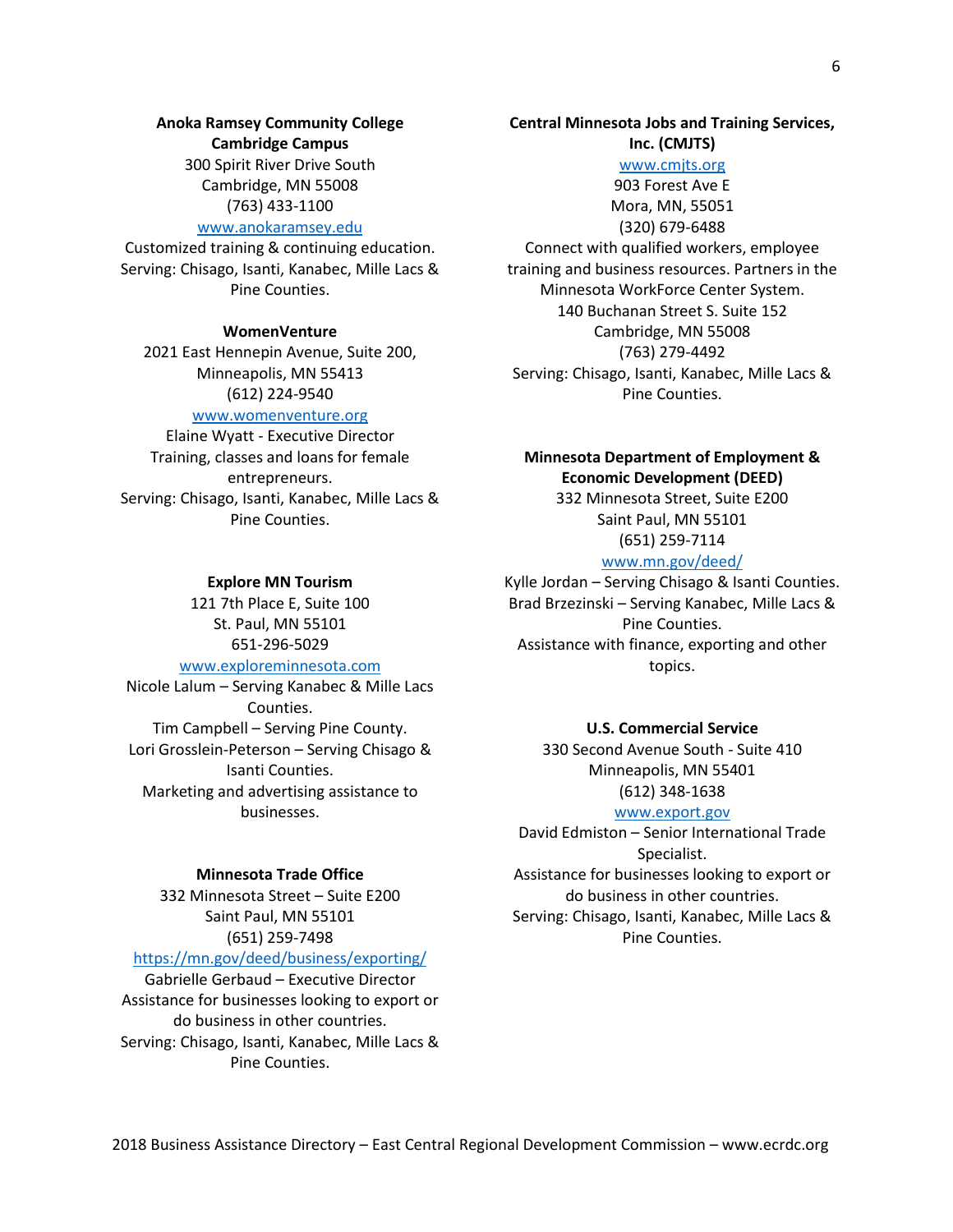#### **SCORE**

2345 Rice St #207 Roseville, MN 55113 [\(651\) 632-8937](javascript:void(0)) [www.stpaul.score.org](http://www.stpaul.score.org/)

355 5th Ave S Suite 135 St Cloud, MN 56301 [\(320\) 240-1332](javascript:void(0)) [www.centralminnesota.score.org](http://www.centralminnesota.score.org/)

Classes and one-on-one mentorship counseling to businesses and entrepreneurs. Serving: Chisago, Isanti, Kanabec, Mille Lacs & Pine Counties.

#### **City of Chisago City**

10625 Railroad Ave PO Box 611 Chisago City, MN 55013 (651) 257-4162

[www.ci.chisago.mn.us](http://www.ci.chisago.mn.us/) [jpechman@ci.chisago.mn.us](mailto:jpechman@ci.chisago.mn.us)

#### **City of Harris**

43970 Ginger Ave PO Box 111 Harris, MN 55032 (651) 674-7546 [www.harrismn.com](http://www.harrismn.com/) [hcclerk@qwestoffice.net](mailto:hcclerk@qwestoffice.net)

#### **City of Lindstrom**

13292 Sylvan Ave Lindstrom, MN 55045 (651) 257-0620 [www.cityoflindstrom.us](http://www.cityoflindstrom.us/) [jolinger@cityoflindstrom.us](mailto:jolinger@cityoflindstrom.us)

#### **City of North Branch**

6408 Elm Street North Branch, MN 55056 (651) 674-8113 [renaef@ci.north-branch.mn.us](mailto:renaef@ci.north-branch.mn.us) [www.ci.north-branch.mn.us](http://www.ci.north-branch.mn.us/)

#### **City of Rush City**

325 S. Eliot PO Box 556 Rush City, MN 55069 (320) 358-4743 [admin@ci.rush-city.mn.us](mailto:admin@ci.rush-city.mn.us) www.rushcitymn.com

#### **City of Shafer**

17656 303rd St. Shafer, MN 55074 (651) 257-4726 [cityofshafer@frontiernet.net](mailto:cityofshafer@frontiernet.net) www.shafermn.com

### **Local Units of Government**

#### **Chisago County**

313 N Main St. Center City MN 55012 MN (651) 257-1300 [bamesse@co.chisago.mn.us](mailto:bamesse@co.chisago.mn.us) www.co.chisago.mn.us

#### **Chisago County EDA / HRA**

38871 7th Ave North Branch, MN 55056 (651) 674-5664 [www.chisagocounty.org](http://www.chisagocounty.org/) Nancy Hoffman – Executive Director [nancy@chisagocounty.org](mailto:nancy@chisagocounty.org)

#### **City of Center City**

300 N Center Ave. PO Box 245 Center City, MN 55013 (651) 257-5284 [www.centercitymn.us](http://www.centercitymn.us/) [ttrudeau@centercitymn.us](mailto:ttrudeau@centercitymn.us)

2018 Business Assistance Directory – East Central Regional Development Commission – www.ecrdc.org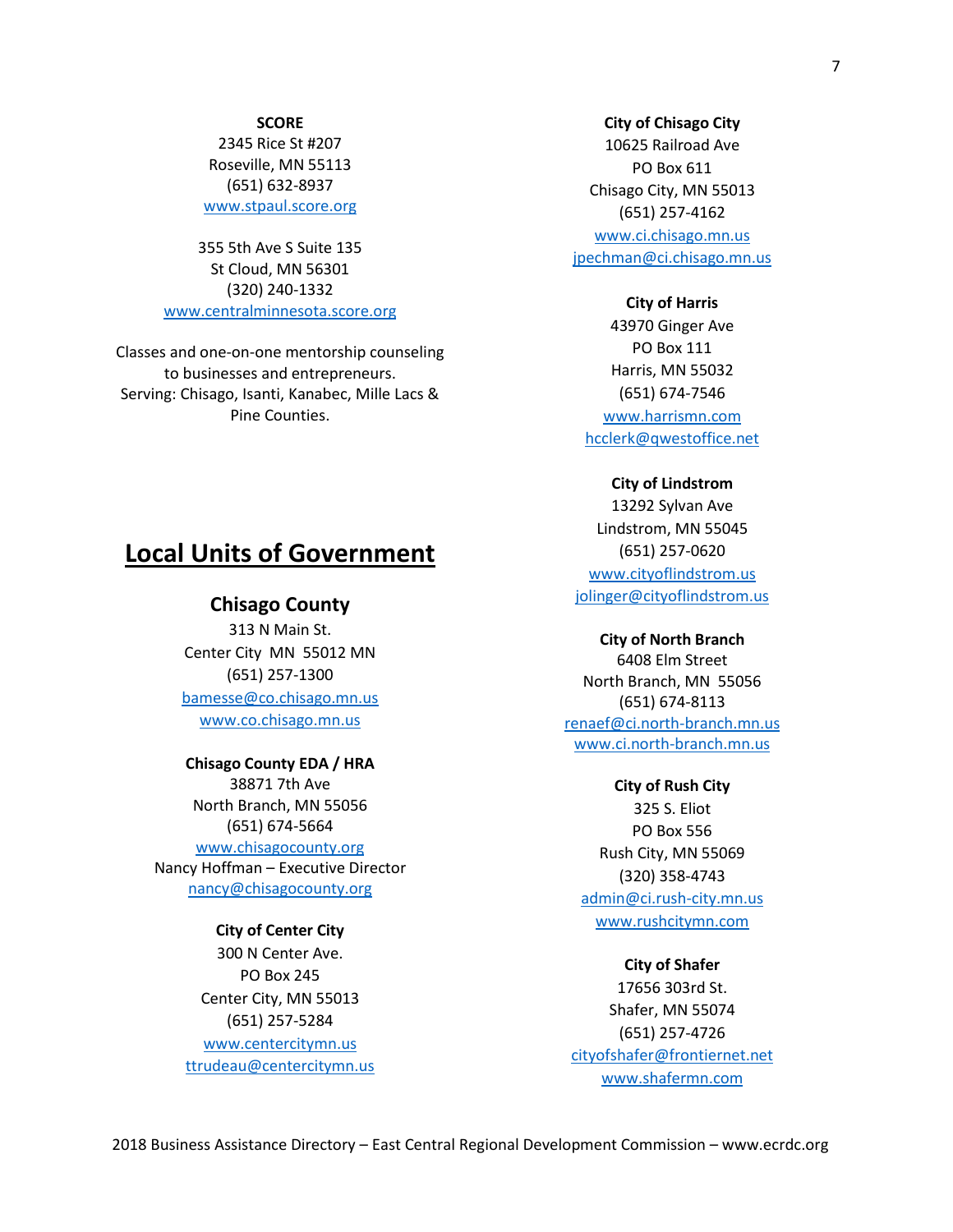**City of Stacy** 30955 Forest Blvd Stacy, MN 55079 (651) 462-4486 [cityclerk@stacymn.org](mailto:cityclerk@stacymn.org) www.stacymn.org

#### **City of Taylors Falls**

637 1st Street Taylors Falls, MN 55084 (651) 465-5133 [tfclerk@frontiernet.net](mailto:tfclerk@frontiernet.net) www.ci.taylors-falls.mn.us

#### **City of Wyoming**

26885 Forest Blvd PO Box 188 Wyoming, MN 55092 (651) 462-0575 [rlinwood@wyomingmn.org](mailto:rlinwood@wyomingmn.org) [www.wyomingmn.org](http://www.wyomingmn.org/)

#### **City of Isanti**

110 1st Ave NW PO Box 428 Isanti, MN 55040 (763) 807-4339 [ssullivan@cityofisanti.us](mailto:ssullivan@cityofisanti.us) www.cityofisanti.us

#### **Kanabec County**

18 N Vine St. Mora, MN 55051 MN (320) 679-6440 [coordinator@co.kanabec.mn.us](mailto:coordinator@co.kanabec.mn.us) www.co.kanabec.mn.us

### **Kanabec County EDA** 18 N Vine St. #101 Mora, MN 55051 MN **320-209-5031** Heidi Steinmetz – Economic Development Director [Heidi.steinmetz@co.kanabec.mn.us](mailto:Heidi.steinmetz@co.kanabec.mn.us)

#### **Isanti County**

555 18th Ave SW Cambridge, MN 55008 MN (763) 689-3859 [kevin.vanhooser@co.isanti.mn.us](mailto:kevin.vanhooser@co.isanti.mn.us) www.co.isanti.mn.us

#### **City of Braham**

201 S Broadway Ave. PO Box 521 Braham, MN 55006 (320) 396-3383 [shoy@braham.com](mailto:shoy@braham.com) www.braham.com

### **City of Cambridge**

300 3rd Ave NE Cambridge, MN 55008 (763) 689-6801 [lwoulfe@ci.cambridge.mn.us](mailto:lwoulfe@ci.cambridge.mn.us) www.ci.cambridge.mn.us

#### **City of Mora**

101 Lake St S Mora, MN 55051 (320) 679-1511 [l.crawford@cityofmora.com](mailto:l.crawford@cityofmora.com) www.cityofmora.com

#### **City of Ogilvie**

PO Box 57 Ogilive, MN 56358 (320) 272-4822 [cityclerk@ogilviecity.com](mailto:cityclerk@ogilviecity.com)

**City of Quamba** 22735 Quamba St Brook Park, MN 55007 (320) 679-2717 [quambacityclerk@gmail.com](mailto:quambacityclerk@gmail.com)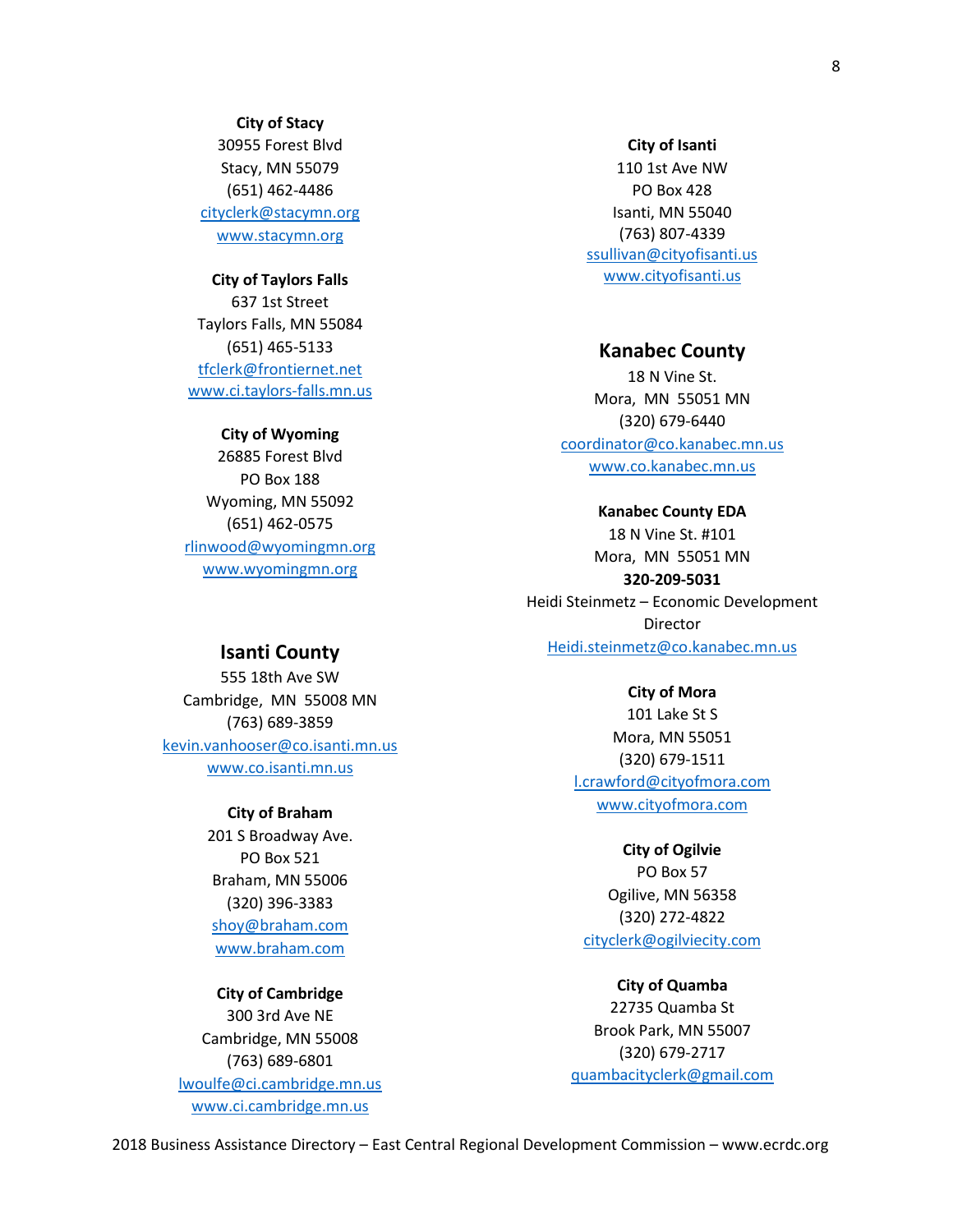#### **Mille Lacs County**

635 2nd St SE Milaca, MN 56353 MN (320) 983-8313 [pat.oman@co.mille-lacs.mn.us](mailto:pat.oman@co.mille-lacs.mn.us) www.co.mille-lacs.mn.us

> **City of Bock** PO Box 88 Bock, MN 56313 (320) 556-3379 [cityofbock@yahoo.com](mailto:cityofbock@yahoo.com)

**City of Foreston** PO Box 66 Foreston, MN 56330 (320) 294-5636 [cityofforeston@yahoo.com](mailto:cityofforeston@yahoo.com)

> **City of Isle** 285 Second Ave S PO Box 427 Isle, MN 56342 (320) 676-3641 [mary@cityofisle.com](mailto:mary@cityofisle.com) www.cityofisle.com

#### **City of Milaca**

255 1st St E Milaca, MN 56353 (320) 983-3141 [tpfaff@milacacity.com](mailto:tpfaff@milacacity.com) www.cityofmilaca.com

#### **City of Onamia**

621 Main St. PO Box 186 Onamia, MN 56359 (320) 532-3311 [cityhall@mlecmn.net](mailto:cityhall@mlecmn.net) onamiamn.com

#### **City of Pease**

35 - 1st St. W. PO Box 89 Pease, MN 56363 (320) 369-3630 [dutchman@northlc.com](mailto:dutchman@northlc.com) www.cityofpease.com

**City of Princeton**

705 - 2nd St N Princeton, MN 55371 (763) 389-2040 [rbarbian@princetonmn.org](mailto:rbarbian@princetonmn.org) www.princetonmn.org

**City of Wahkon**

151 2nd St E PO Box 8 Wahkon, MN 56386 (320) 495-3441 [cityofwahkon@scicable.com](mailto:cityofwahkon@scicable.com) www.cityofwahkon.com

#### **Pine County**

635 Northridge Dr NW Pine City, MN 55063 MN (320) 591-1632 [david.minke@co.pine.mn.us](mailto:david.minke@co.pine.mn.us) www.co.pine.mn.us

#### **City of Askov**

PO Box 245 Askov, MN 55704 (320) 838-3616 [cityofaskov55704@gmail.com](mailto:cityofaskov55704@gmail.com)

**City of Brook Park** 206 3rd Ave PO Box 89 Brook Park, MN 55007 (320) 679-1355 [beckyconyers@hotmail.com](mailto:beckyconyers@hotmail.com)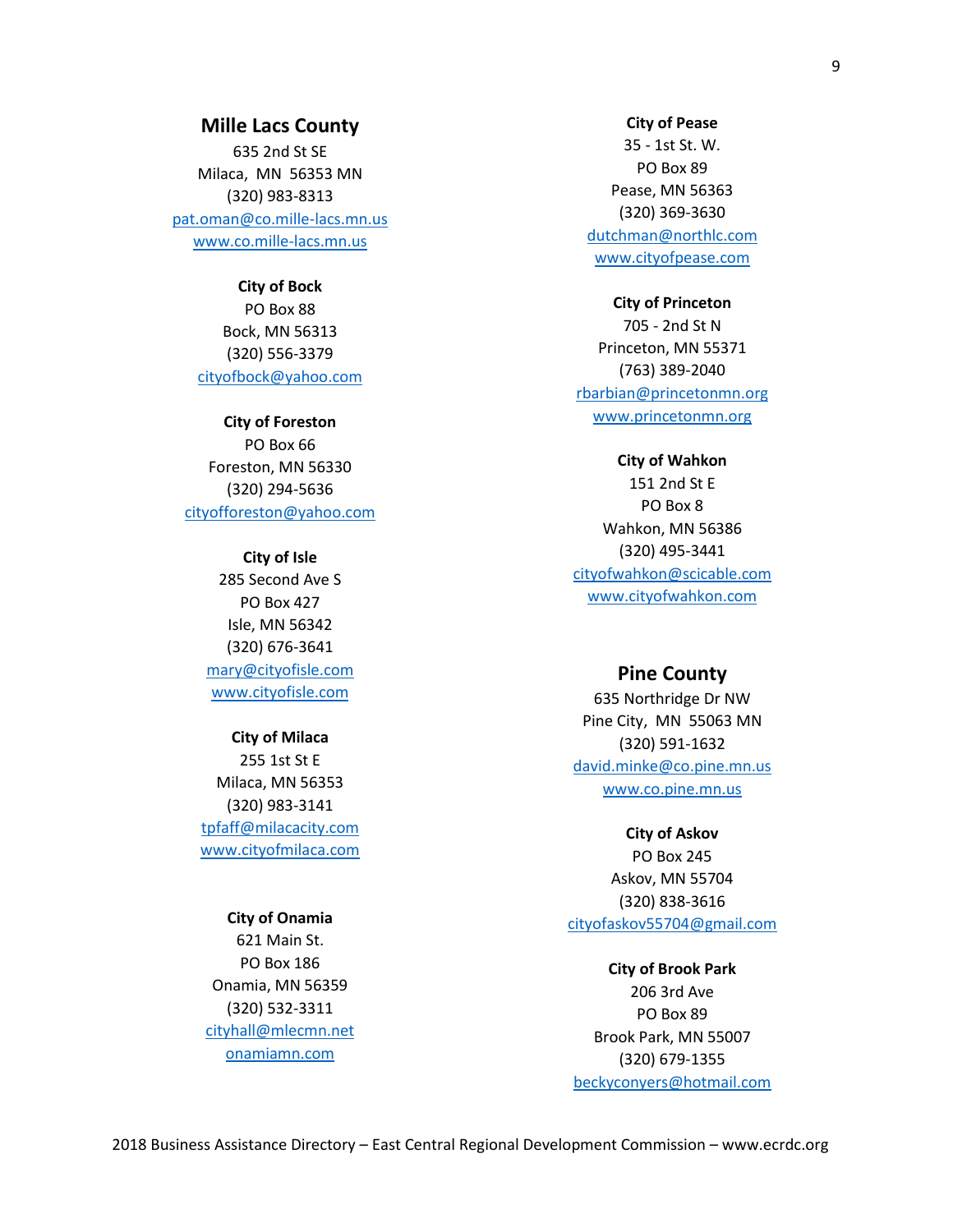**City of Bruno**

PO Box 66 Bruno, MN 55712 (320) 838-3585 [cityofbruno@frontiernet.net](mailto:cityofbruno@frontiernet.net)

**City of Denham**

27816 Oak Bend Way Sturgeon Lake, MN 55783 (218) 380-0600 [deskog@wildblue.com](mailto:deskog@wildblue.com)

**City of Finlayson** 22712 Finland Ave PO Box 244 Finlayson, MN 55735 (320) 233-6472 [finlayson@scicable.com](mailto:finlayson@scicable.com) www.finlaysonmn.govoffice2.com

> **City of Grasston** 410 Oak St. Grasston, MN 55030 (320) 396-3863 [cityofgrasston@gmail.com](mailto:cityofgrasston@gmail.com)

**City of Henriette** 235 Main St. South Henriette, MN 55036 (320) 224-6405 [hentown55036@yahoo.com](mailto:hentown55036@yahoo.com)

**City of Hinckley** 106 1st St SE PO Box 366 Hinckley, MN 55037 (320) 384-7491 [cityadmin@cityofhinckley.com](mailto:cityadmin@cityofhinckley.com)

> **City of Kerrick** PO Box 37 Kerrick, MN 55756 (218) 496-5547 [Wiggins212@msn.com](mailto:Wiggins212@msn.com)

**City of Pine City** 315 Main St. S, Ste 100 Pine City, MN 55063 (320) 629-2575 [admin01@pinecitygov.com](mailto:admin01@pinecitygov.com) www.pinecitygov.com

**City of Rock Creek** 7080 Hwy 70 PO Box 229 Rock Creek, MN 55067 (320) 629-2736 [cityofrockcreek@gensiswireless.com](mailto:cityofrockcreek@gensiswireless.com) www.cityofrockcreek.org

> **City of Rutledge** PO Box 444 Willow River, MN 55795 (218) 372-3847 [cityofrutledge@gmail.com](mailto:cityofrutledge@gmail.com)

**City of Sandstone** 119 4th St. PO Box 641 Sandstone, MN 55072 (320) 245-5241 [administrator@sandstonemn.com](mailto:administrator@sandstonemn.com) www.sandstone.govoffice.com

> **City of Sturgeon Lake** PO Box 98 Sturgeon Lake, MN 55783 (218) 372-3391 [sturgeonlake@mac.com](mailto:sturgeonlake@mac.com)

**City of Willow River** PO Box 125 Willow River, MN 55795 (218) 372-3733 [www.cityofwr@citilink.com](http://www.cityofwr@citilink.com) [www.cityofwillowriver.com](http://www.cityofwillowriver.com/)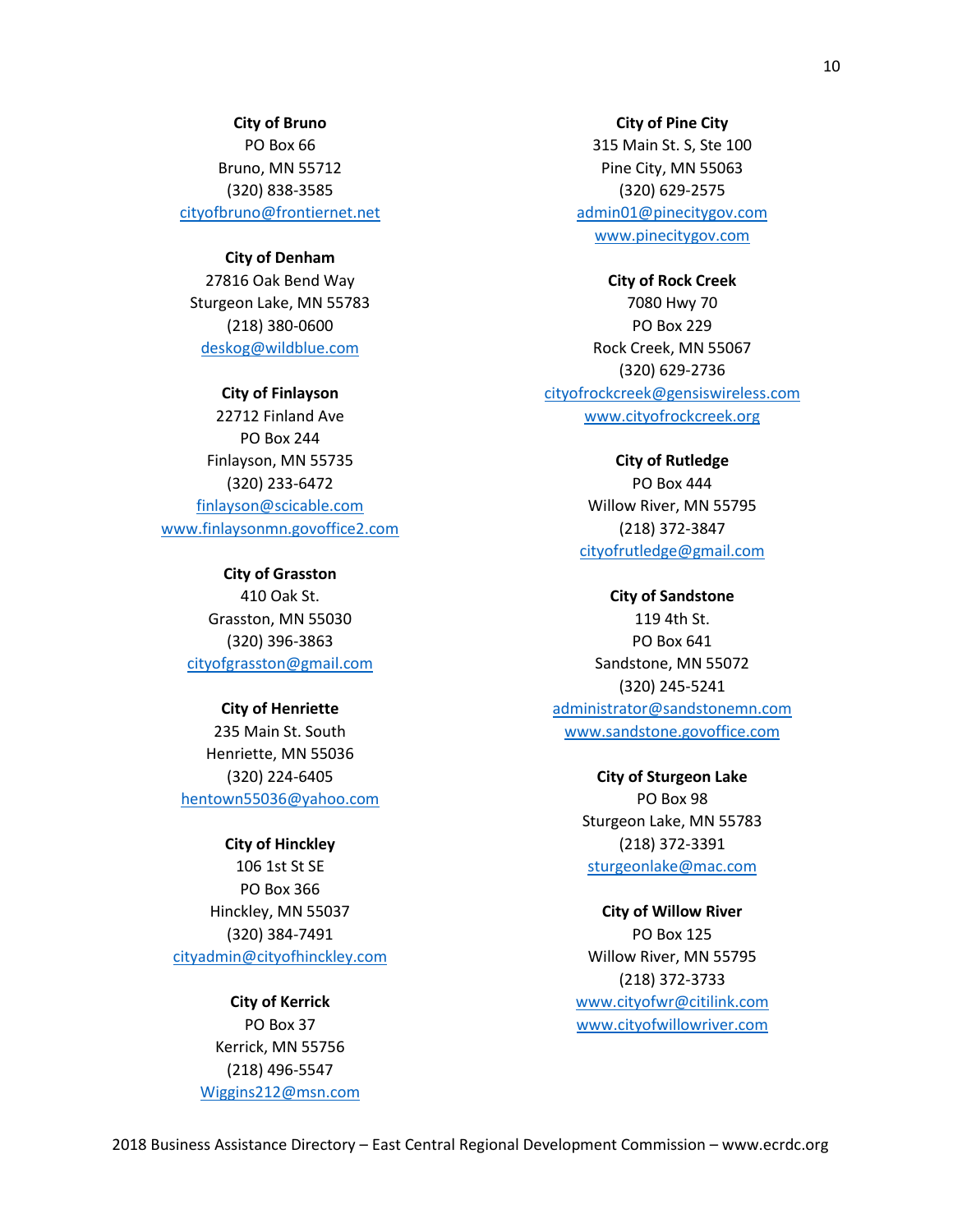### **Tribal**

**Mille Lacs Band of Ojibwe Mille Lacs Corporate Ventures**

[mlcorporateventures.com](http://www.mlcorporateventures.com/) Sara Treiber - Business Development Officer (320) 384-4607 [streiber@mlcorporateventures.com](mailto:streiber@mlcorporateventures.com)

## **Elected Officials**

**MN State Legislators**

#### **Michelle Benson**

Senator District 31 3109 Minnesota Senate Building 95 University Avenue W St. Paul, MN 55155 (651) 296-3219 [sen.michelle.benson@senate.mn](mailto:sen.michelle.benson@senate.mn)

#### **Kurt Daudt**

Representative District 31A 463 State Office Building 100 Rev. Dr. Martin Luther King Jr. Blvd. St. Paul, MN 55155 (651) 296-5364 [rep.kurt.daudt@house.mn](mailto:rep.kurt.daudt@house.mn)

#### **Sondra Erickson**

Representative District 15A 479 State Office Building 100 Rev. Dr. Martin Luther King Jr. Blvd. St. Paul, MN 55155 (651) 296-6746 [rep.sondra.erickson@house.mn](mailto:rep.sondra.erickson@house.mn)

Senator District 39 3217 Minnesota Senate Building 95 University Avenue W St. Paul, MN 55155 (651) 296-4351 Sen.karin.housley@senate.mn

#### **Brian Johnson**

Representative District 32A 421 State Office Building 100 Rev. Dr. Martin Luther King Jr. Blvd. St. Paul, MN 55155 (651) 296-4346 [rep.brian.johnson@house.mn](mailto:rep.brian.johnson@house.mn)

#### **Mark W. Koran**

Senator District 32 95 University Ave W MN Senate Bldg, Room 3101 St. Paul, MN 55155 (651) 296-5419 [sen.mark.koran@senate.mn](mailto:sen.mark.koran@senate.mn)

#### **Tony Lourey**

Senator District 11 95 University Avenue W MN Senate Bldg, Room 2105 St. Paul, MN 55115 (651) 296-0293 [sen.tony.lourey@senate.mn](mailto:sen.tony.lourey@senate.mn)

#### **Andrew Mathews**

Senator District 15 95 University Ave W MN State Bldg, Room 3409 St. Paul, MN 55155-1206 (612) 296-8075 [sen.andrew.mathews@senate.mn](mailto:sen.andrew.mathews@senate.mn)